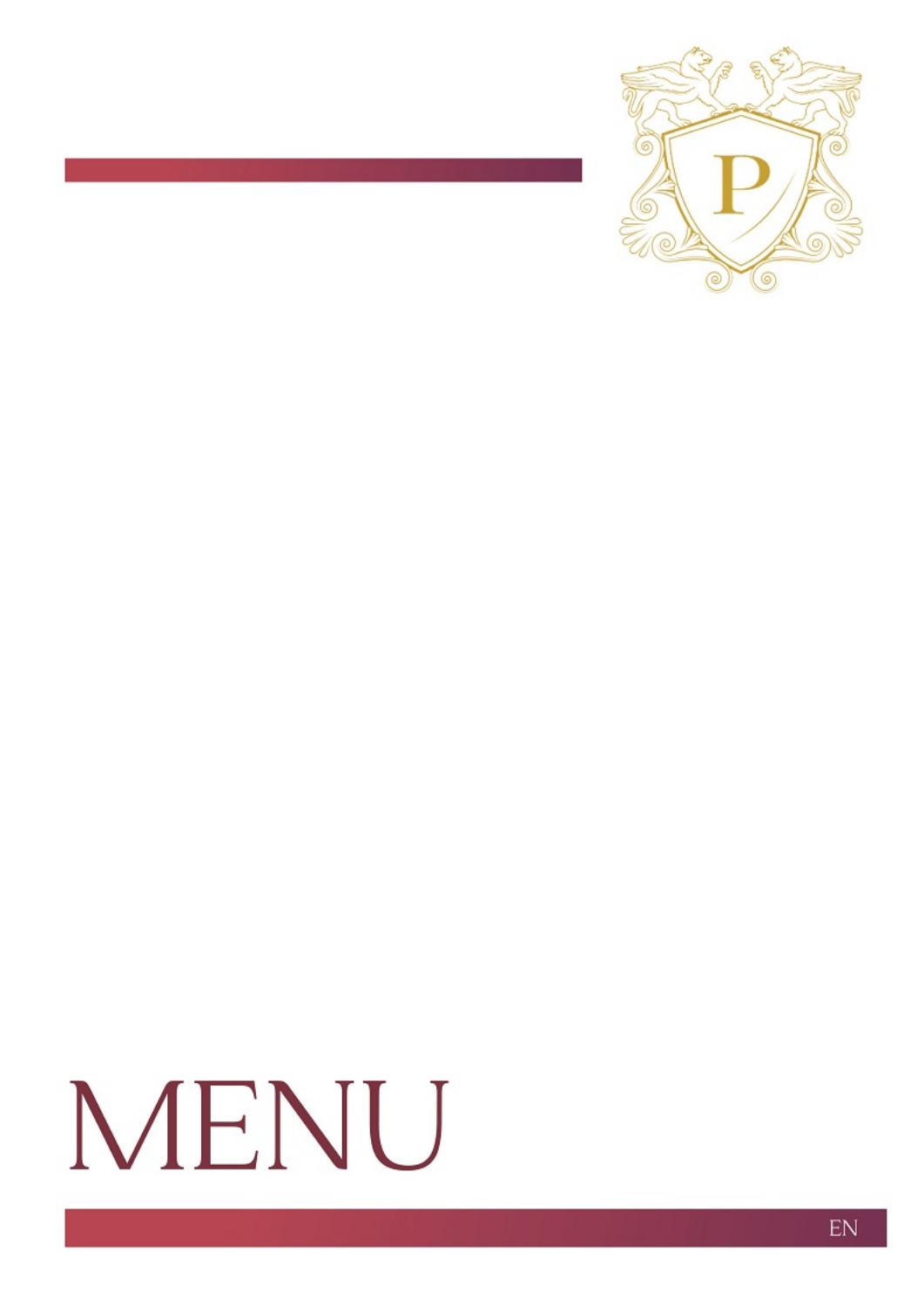

#### **COUVERT**

The couvert is charged to every guest 22 kn / 3  $\epsilon$ 

# **A GIFT FROM THE CHEF WHILE YOU WAIT FOR YOUR MEAL**

Daily selection of homemade bread prepared in the restaurant every day

\*Complements of the chef

A welcome snack designed by the chef

\*Complements of the chef

Olive oil from the island of Brač (Selca) – Štambuk family

\*Complements of the chef

#### **COLD APPETIZERS**

| 1. Mozzarella and tomatoes with arugula pesto                                  | 148 kn / 20 $\in$           |
|--------------------------------------------------------------------------------|-----------------------------|
| 2. Zucchini; in lemon and black pepper with fresh cheese in olive tapenade     | 129 kn / 17 €               |
| 3. Steak tartare the chef's way                                                | $168 \text{ kn}$ / $22 \in$ |
| 4. Steak carpaccio in lime and chili peppers with fresh cheese in black pepper | $168 \text{ kn} / 22 \in$   |
| 5. Pressed octopus over baby lettuce with piculja olive oil                    | $168 \text{ kn}$ / $22 \in$ |
| 6. The chef's plate                                                            | $168 \text{ kn}$ / $22 \in$ |
|                                                                                |                             |

Pressed octopus, swordfish and juvenile fish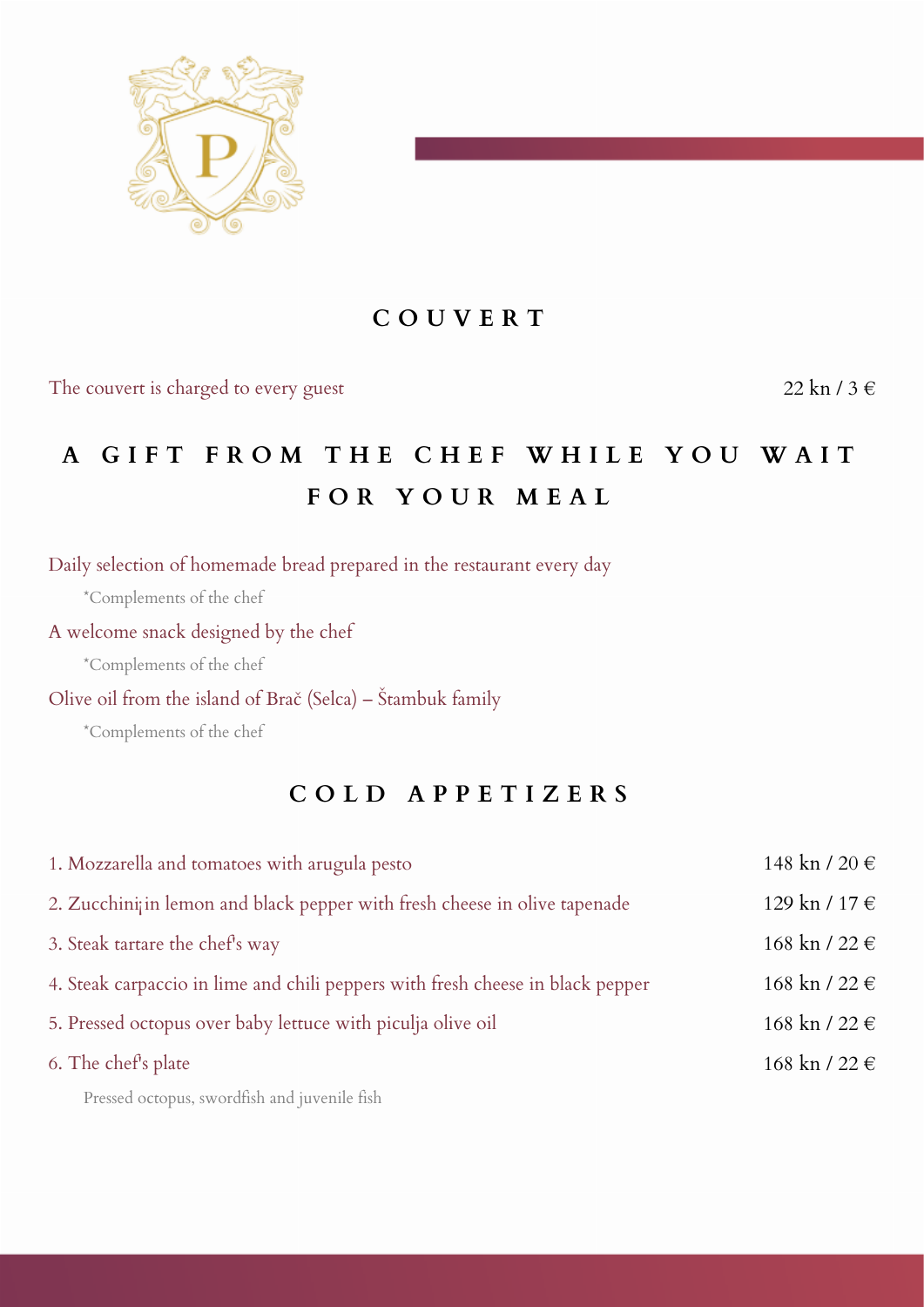

| 8. Adriatic shrimps & juvenile fish                                     | 178 kn / 24 $\in$           |
|-------------------------------------------------------------------------|-----------------------------|
| Shrimp tartare with a squid ink cocktail sauce, marinated juvenile fish |                             |
| 9. Tuna tartare with Mediterranean herbs toast                          | $168 \text{ kn}$ / $22 \in$ |
|                                                                         |                             |

## **SOUPS**

| 11. Pumpkin cream soup | 58 kn / $8 \in$           |
|------------------------|---------------------------|
| 12. Cold yogurt soup   | 58 kn / $8 \in$           |
| 13. Homemade fish soup | $62 \text{ kn}$ / $8 \in$ |
| 14. Crab cream soup    | 75 kn / $10 \in$          |

### **WARM APPETIZERS**

| 15. Prawn risotto                                                                   | 196 kn / 26 €     |
|-------------------------------------------------------------------------------------|-------------------|
| Prawn risotto with peppery parmesan chese chips                                     |                   |
| 16. Homemade pljukanci (traditional rolled noodles) from squid ink with shrimps     | 238 kn / 32 $\in$ |
| and Mediterranean scallops in Istrian truffle sauce                                 |                   |
| 17. Spaghetti with shrimp meat in golden sauce                                      | 216 kn / 29 €     |
| 18. Lobster & lobster                                                               | 383 kn / 51 $\in$ |
| Homemade ravioli stuffed with lobster meat with a crabs sauce, grilled lobster tail |                   |
| 19. Fried baby squids with a cocktail sauce from squid ink                          | 216 kn / 29 $\in$ |
| (cold cucumber salad with marinated garlic)                                         |                   |
| 20. Mediterranean scallops in zucchini in arugula pesto with a creamy beet risotto  | 238 kn / 32 $\in$ |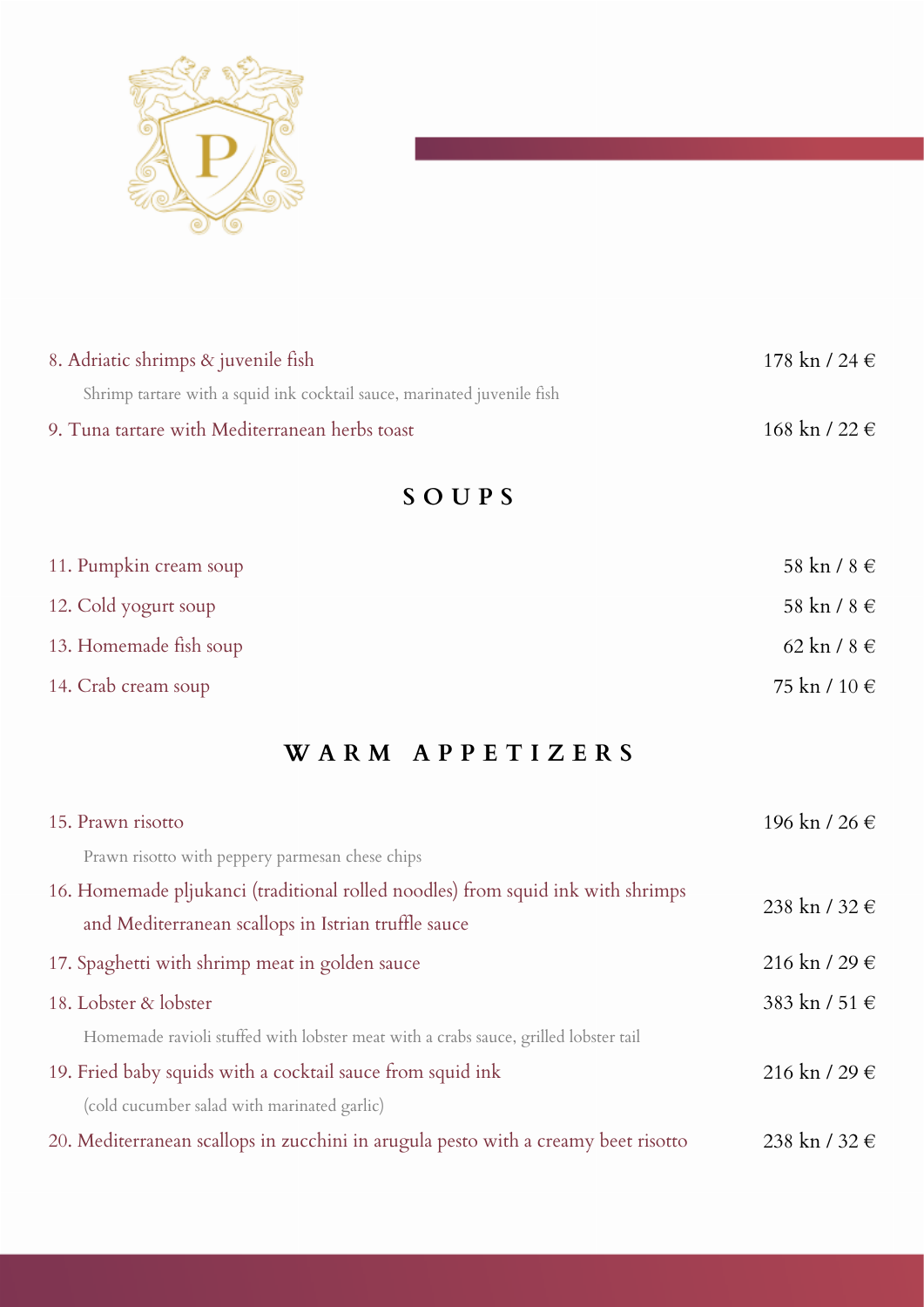

#### **VEGETARIAN DISHES**

| 21. Ravioli stuffed with vegetables in a Mediterranean herb sauce               | 181 kn / 24 $\in$         |
|---------------------------------------------------------------------------------|---------------------------|
| 22. Grilled vegetables with baked new potatoes and rosemary                     | 129 kn / 17 €             |
| 23. Smoked cheese in sesame seeds with cold cucumber salad and marinated garlic | $162 \text{ kn} / 21 \in$ |
| 24. Au gratin mushrooms stuffed with various cheeses over a pumpkin mousse      | $172 \text{ kn}$ / 23 €   |

# **SPECIAL ASSORTMENT OF FISH AND CRABS FROM OUR LOBSTER CATCHER AS RECOMMENDED BY THE CHEF**

| 26. Daily catch of white fish (per kg)                                            | 780 kn / 104 €           |
|-----------------------------------------------------------------------------------|--------------------------|
| 27. Living spiny lobsters and European lobsters from our lobster catcher (per kg) | 1188 kn / 158 €          |
| 28. Mediterranean scallops (per piece)                                            | $80 \text{ kn} / 11 \in$ |
| 29. Fresh scampi or shrimps (per kg)                                              | 780 kn / 104 €           |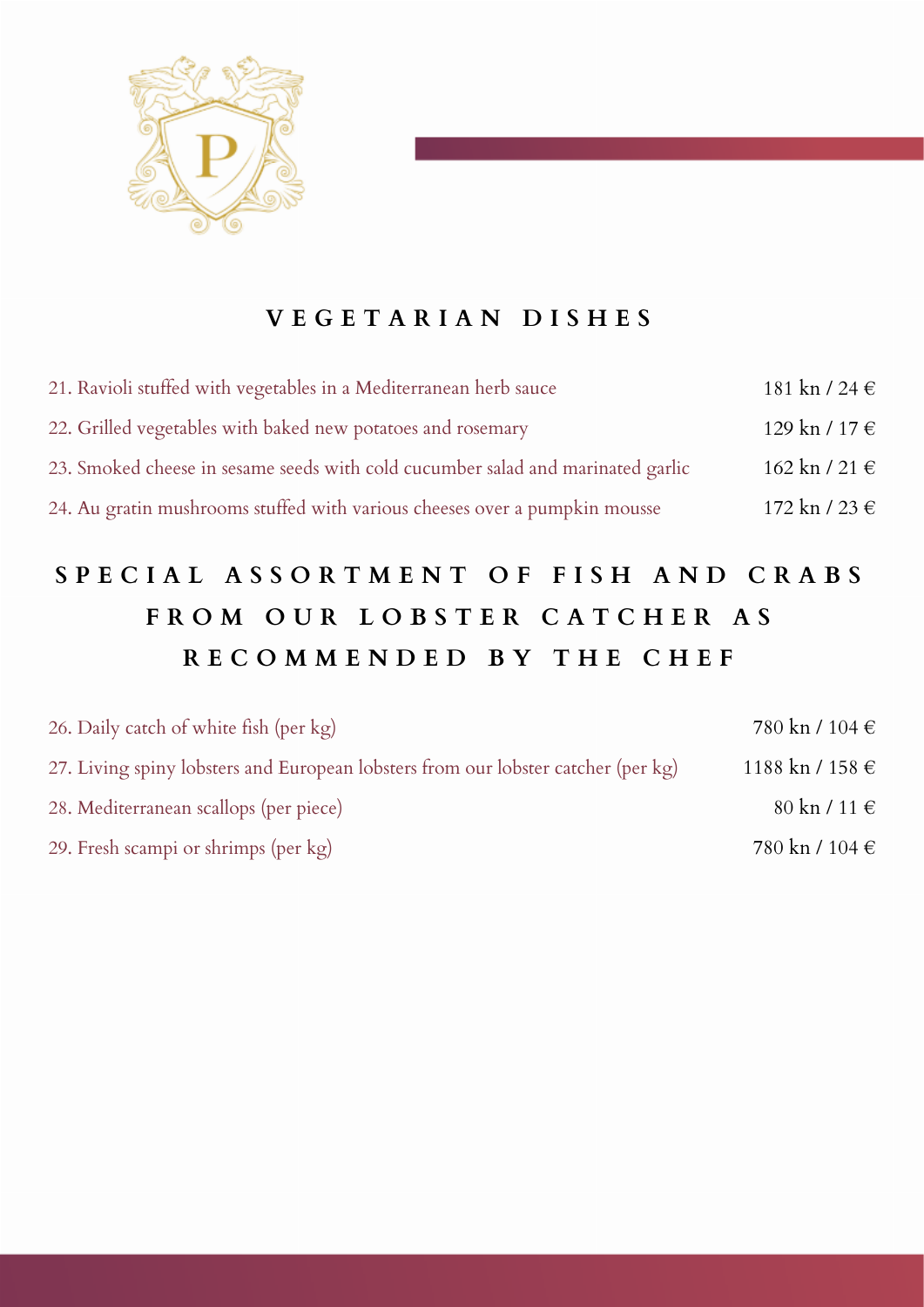

# **FISH DISHES**

| 30. Grilled octopus tentacles in a tomato sauce with a creamy polenta and Istrian<br>truffle       | 328 kn / 44 $\in$ |
|----------------------------------------------------------------------------------------------------|-------------------|
| 31. White fish fillet covered with black olives over a broad bean mousse with<br>vegetable ravioli | 338 kn / 45 €     |
| 32. Tuna in sesame seeds in a cold cocktail sauce from squid ink with a creamy beet<br>risotto     | 328 kn / 44 $\in$ |
| 33. Angler popara (fish stew) the chef's way                                                       | 318 kn / 42 $\in$ |

## **MEAT DISHES**

| 36. Duck breasts marinated in Mediterranean herbs over a carrot mousse with       | 316 kn / 42 € |
|-----------------------------------------------------------------------------------|---------------|
| vegetable ravioli, reduced cold sauce with soybeans                               |               |
| 37. Lamb chop au gratin with samoborska muštarda (a type of mustard) over a fried | 338 kn / 45 € |
| eggplant mousse, new potatoes fried in skin and fried onion rings                 |               |
| 39. Veal French rack marinated in honey and herbs over a celery mousse, julienne  | 348 kn / 46 € |
| vegetables                                                                        |               |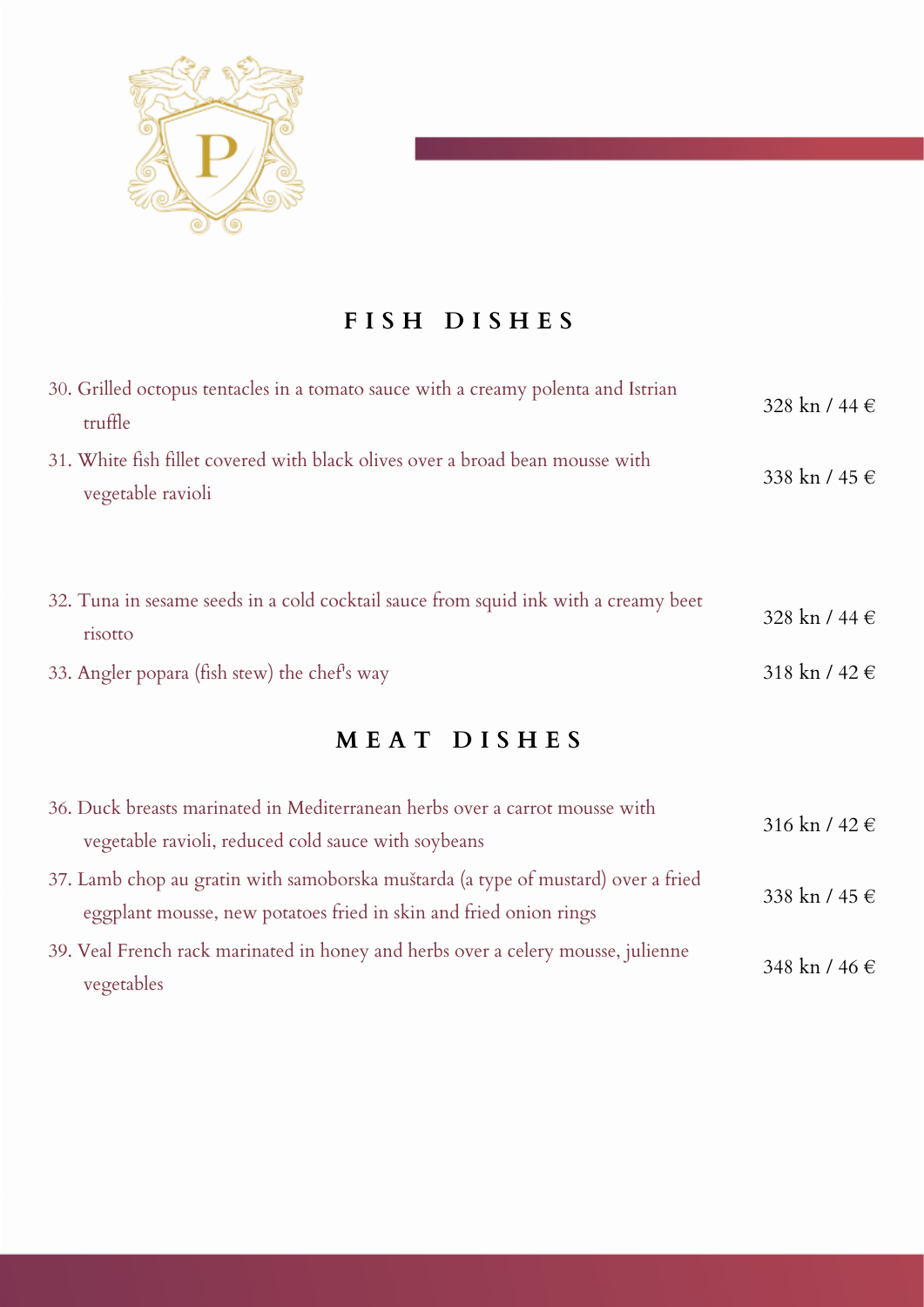

## **SIDE DISHES AND SALADS**

| 40. Selection of seasonal salads | 62 kn / $8 \in$ |
|----------------------------------|-----------------|
| 41. New potatoes fried with skin | 58 kn / $8 \in$ |
| 42. Warm and cold salad          | 58 kn / $8 \in$ |
| 43. Grilled vegetables           | 62 kn / $8 \in$ |
| 44. Cooked rice with butter      | 58 kn / $8 \in$ |
| 45. Cooked potatoes              | 58 kn / $8 \in$ |

#### **DESSERTS**

| 46. Dubrovnik wild orange                                                            | $85 \text{ kn} / 11 \in$ |
|--------------------------------------------------------------------------------------|--------------------------|
| Orange and lemon gel, orange sponge, dark chocolate ganache                          |                          |
| 47. Hazelnut in 24-karat gold                                                        | $85 \text{ kn} / 11 \in$ |
| Meringue - baked egg white, golden hazelnuts, hazelnut paste, milk chocolate ganache |                          |
| 48. Cold almond mousse in caramel chocolate                                          | $85 \text{ kn} / 11 \in$ |
| Almond sponge, almond mousse, caramel chocolate mousse                               |                          |
| 49. Chocolate bomb                                                                   | $85 \text{ kn} / 11 \in$ |
| Chocolate sponge, chocolate mousse, milk chocolate cream                             |                          |
| 51. Dubrovačka rožata (traditional Croatian dessert) with caramel                    | 65 kn / $9 \in$          |
| 52. Pears in Dingač with vanilla                                                     | 70 kn / 9 $\in$          |
| Caramelized cooked pears in Dingač, vanilla ice cream                                |                          |
| 53. Caramelized figs over a curd mousse                                              | 75 kn / $10 \in$         |
| Dry figs in white wine and orange over a curd, baked honey leaves                    |                          |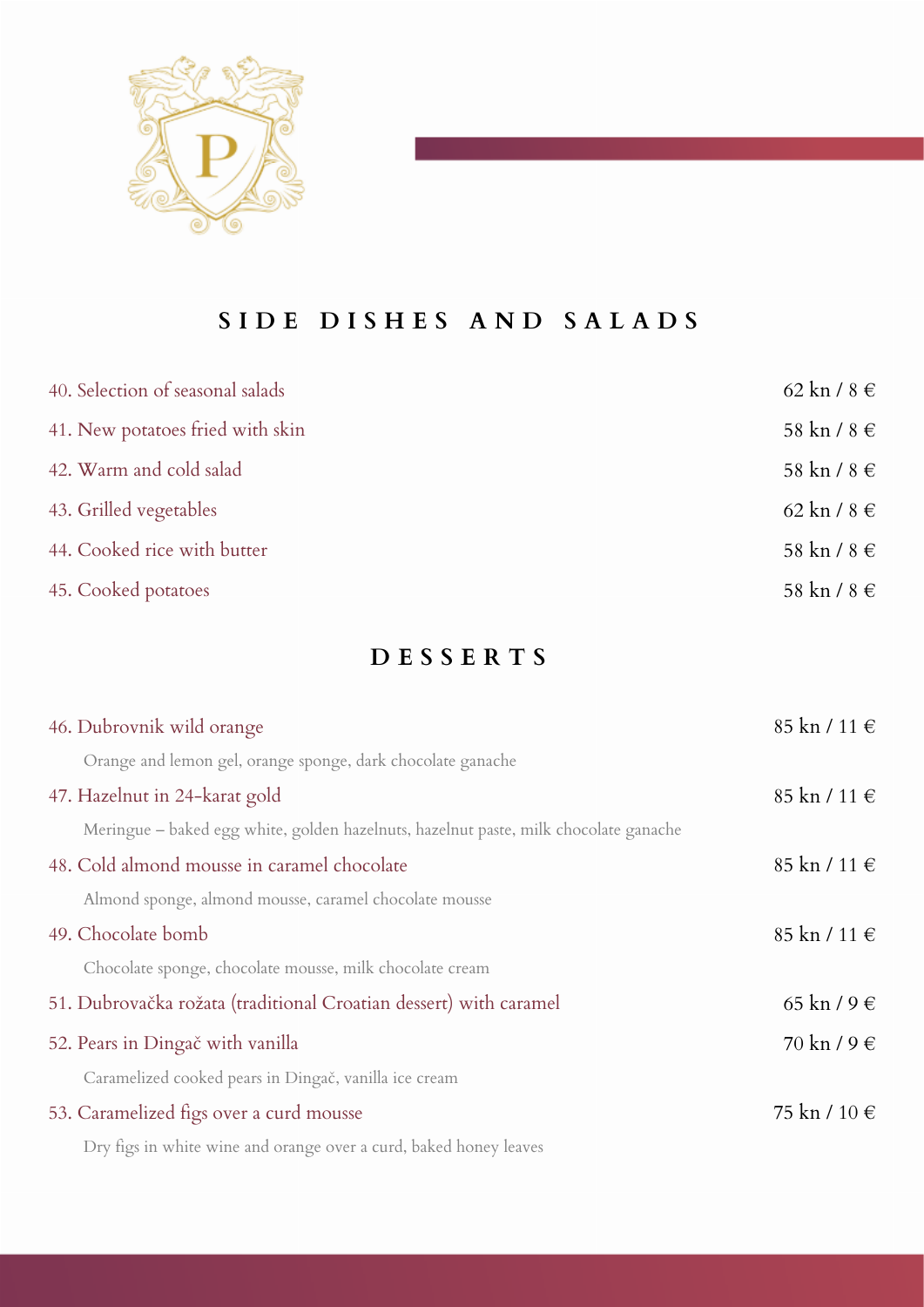

## **CHEESE**

| 54. Hard sheep milk cheese                                 |                                                                                        | $168 \text{ kn} / 22 \in$ |
|------------------------------------------------------------|----------------------------------------------------------------------------------------|---------------------------|
| Award-winning Pag cheeses of the Gligora cheese factory    |                                                                                        |                           |
| 55. Semi-hard goat milk cheese                             |                                                                                        | $158 \text{ kn} / 21 \in$ |
| Award-winning Pag cheeses of the Gligora cheese factory    |                                                                                        |                           |
| 56. Hard cow milk cheese                                   |                                                                                        | $138 \text{ kn} / 18 \in$ |
| Award-winning Pag cheeses of the Gligora cheese factory    |                                                                                        |                           |
| 57. Gorgonzola Dolce                                       |                                                                                        | $138 \text{ kn} / 18 \in$ |
|                                                            | Soft cow cream cheese with noble mold, ages six months, originates from the same named |                           |
| town of Gorgonzola in Northern Italian region of Lombardy. |                                                                                        |                           |
| 58. Grana Padano                                           |                                                                                        | 148 kn / 20 $\in$         |
|                                                            | Hard cow cheese, ages sixteen months, originates from the Italian region of Emilia     |                           |
| Romagna, the city of Parma.                                |                                                                                        |                           |